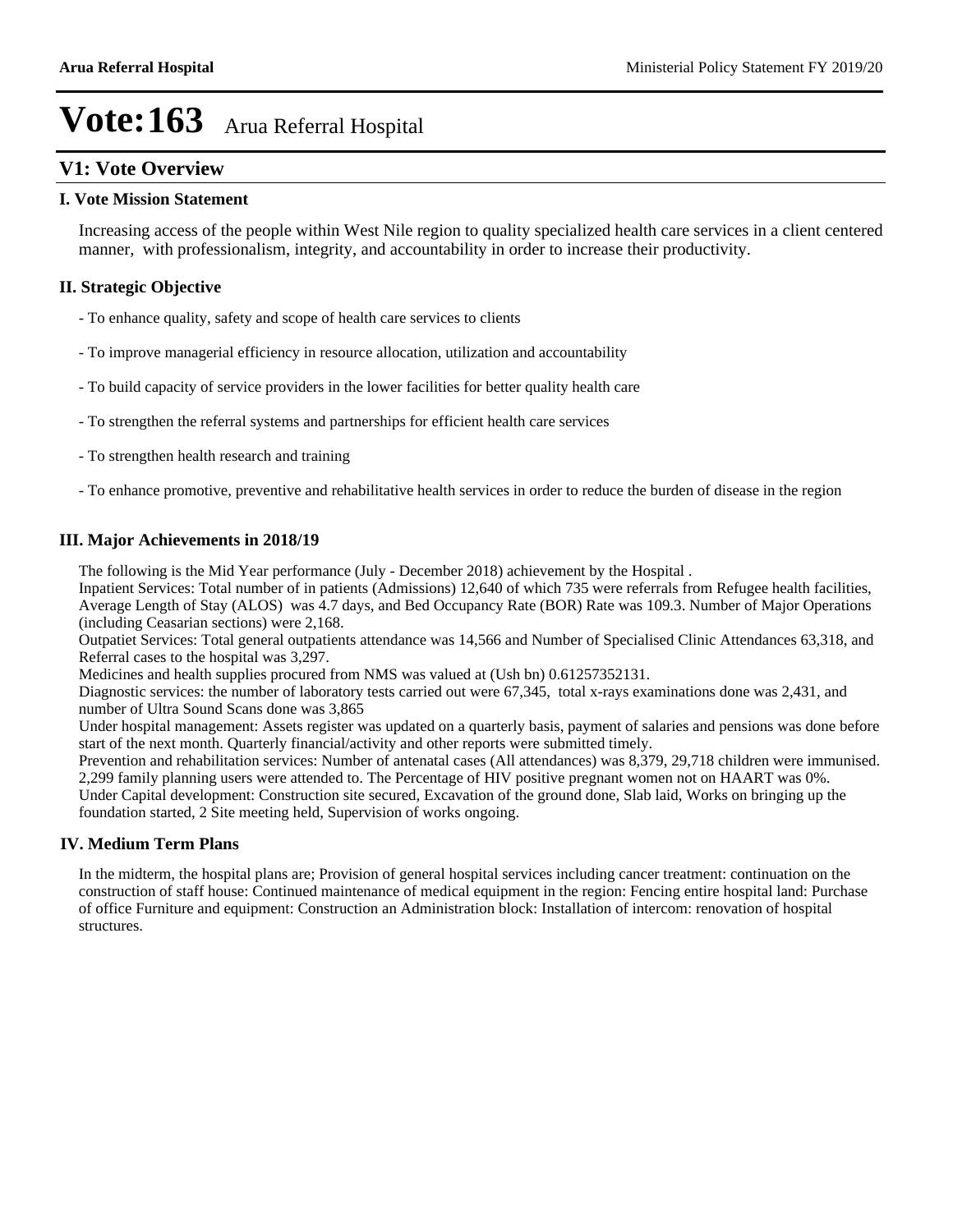### **V. Summary of Past Performance and Medium Term Budget Allocations**

**Table 5.1: Overview of Vote Expenditures (UShs Billion)**

|                  |                                                      |                    | 2018/19       |                                           |         | <b>MTEF Budget Projections</b> |         |         |         |
|------------------|------------------------------------------------------|--------------------|---------------|-------------------------------------------|---------|--------------------------------|---------|---------|---------|
|                  |                                                      | 2017/18<br>Outturn | <b>Budget</b> | <b>Approved Expenditure</b><br>by End Dec | 2019/20 | 2020/21                        | 2021/22 | 2022/23 | 2023/24 |
| <b>Recurrent</b> | Wagel                                                | 2.698              | 4.849         | 2.013                                     | 4.849   | 4.849                          | 4.849   | 4.849   | 4.849   |
|                  | Non Wage                                             | 2.099              | 3.422         | 1.411                                     | 3.110   | 3.110                          | 3.110   | 3.110   | 3.110   |
| Devt.            | GoU                                                  | 1.060              | 1.060         | 0.226                                     | 1.060   | 1.060                          | 1.060   | 1.060   | 1.060   |
|                  | Ext. Fin.                                            | 0.000              | 0.000         | 0.000                                     | 0.000   | 0.000                          | 0.000   | 0.000   | 0.000   |
|                  | <b>GoU</b> Total                                     | 5.857              | 9.331         | 3.650                                     | 9.020   | 9.020                          | 9.020   | 9.020   | 9.020   |
|                  | <b>Total GoU+Ext Fin (MTEF)</b>                      | 5.857              | 9.331         | 3.650                                     | 9.020   | 9.020                          | 9.020   | 9.020   | 9.020   |
|                  | Arrears                                              | 0.390              | 0.003         | 0.000                                     | 0.000   | 0.000                          | 0.000   | 0.000   | 0.000   |
|                  | <b>Total Budget</b>                                  | 6.247              | 9.334         | 3.650                                     | 9.020   | 9.020                          | 9.020   | 9.020   | 9.020   |
|                  | <b>A.I.A Total</b>                                   | 0.075              | 0.152         | 0.000                                     | 0.000   | 0.000                          | 0.000   | 0.000   | 0.000   |
|                  | <b>Grand Total</b>                                   | 6.322              | 9.486         | 3.650                                     | 9.020   | 9.020                          | 9.020   | 9.020   | 9.020   |
|                  | <b>Total Vote Budget</b><br><b>Excluding Arrears</b> | 5.932              | 9.483         | 3.650                                     | 9.020   | 9.020                          | 9.020   | 9.020   | 9.020   |

### **VI. Budget By Economic Clasification**

**Table V6.1 2018/19 and 2019/20 Budget Allocations by Item**

|                                        |       | 2018/19 Approved Budget |       |              |       | 2019/20 Draft Estimates |              |
|----------------------------------------|-------|-------------------------|-------|--------------|-------|-------------------------|--------------|
| Billion Uganda Shillings               | GoU   | Ext. Fin                | AIA   | <b>Total</b> | GoU   | Ext. Fin                | <b>Total</b> |
| <b>Output Class: Outputs Provided</b>  | 8.271 | 0.000                   | 0.152 | 8.423        | 7.960 | 0.000                   | 7.960        |
| 211 Wages and Salaries                 | 4.919 | 0.000                   | 0.072 | 4.991        | 4.984 | 0.000                   | 4.984        |
| 212 Social Contributions               | 0.555 | 0.000                   | 0.000 | 0.555        | 0.637 | 0.000                   | 0.637        |
| 213 Other Employee Costs               | 1.538 | 0.000                   | 0.000 | 1.538        | 0.739 | 0.000                   | 0.739        |
| 221 General Expenses                   | 0.381 | 0.000                   | 0.013 | 0.394        | 0.372 | 0.000                   | 0.372        |
| 222 Communications                     | 0.020 | 0.000                   | 0.002 | 0.022        | 0.024 | 0.000                   | 0.024        |
| 223 Utility and Property Expenses      | 0.271 | 0.000                   | 0.000 | 0.271        | 0.429 | 0.000                   | 0.429        |
| 224 Supplies and Services              | 0.120 | 0.000                   | 0.040 | 0.160        | 0.165 | 0.000                   | 0.165        |
| 227 Travel and Transport               | 0.242 | 0.000                   | 0.000 | 0.242        | 0.338 | 0.000                   | 0.338        |
| 228 Maintenance                        | 0.225 | 0.000                   | 0.025 | 0.250        | 0.271 | 0.000                   | 0.271        |
| <b>Output Class: Capital Purchases</b> | 1.060 | 0.000                   | 0.000 | 1.060        | 1.060 | 0.000                   | 1.060        |
| 312 FIXED ASSETS                       | 1.060 | 0.000                   | 0.000 | 1.060        | 1.060 | 0.000                   | 1.060        |
| <b>Output Class: Arrears</b>           | 0.003 | 0.000                   | 0.000 | 0.003        | 0.000 | 0.000                   | 0.000        |
| 321 DOMESTIC                           | 0.003 | 0.000                   | 0.000 | 0.003        | 0.000 | 0.000                   | 0.000        |
| <b>Grand Total:</b>                    | 9.334 | 0.000                   | 0.152 | 9.486        | 9.020 | 0.000                   | 9.020        |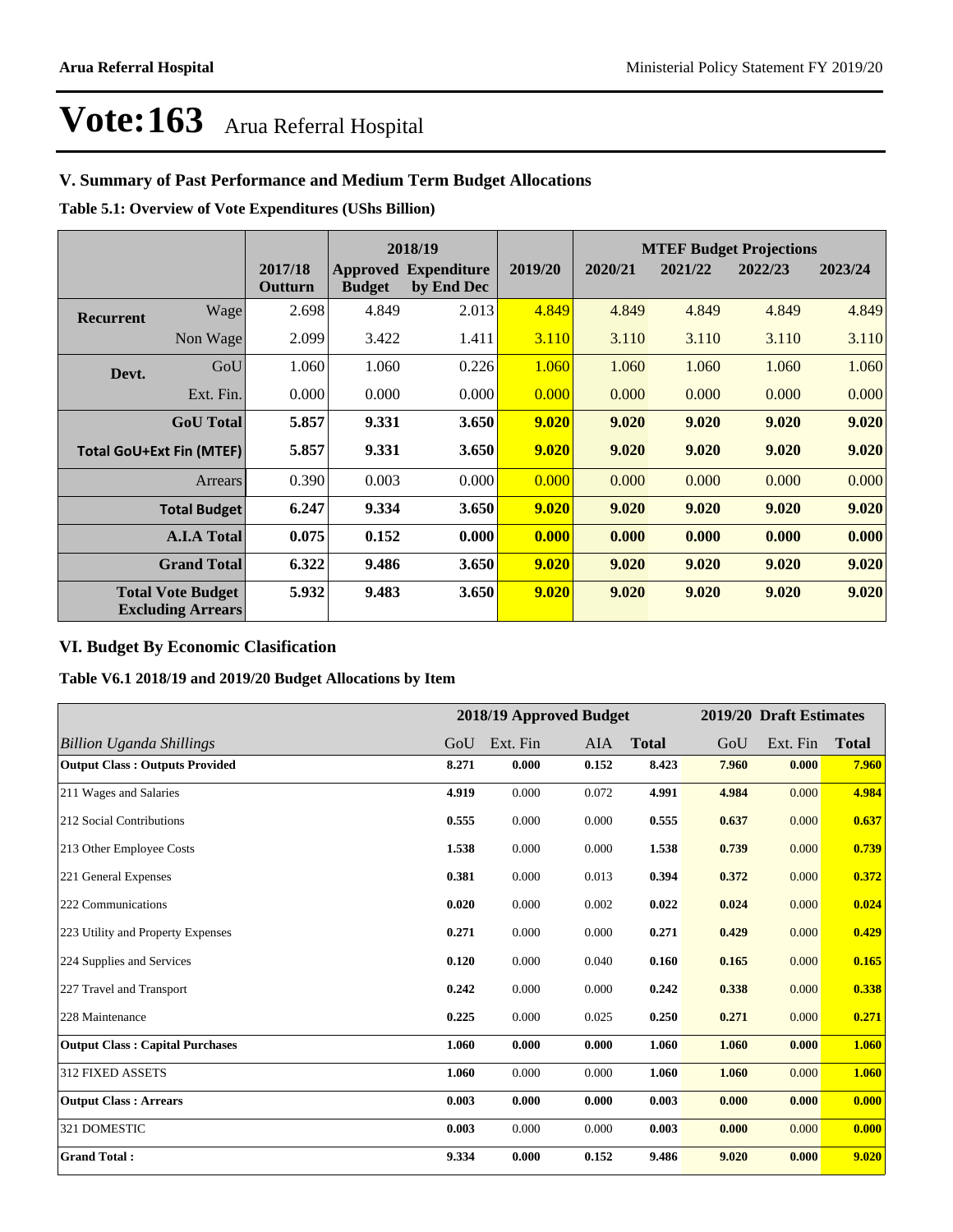| <b>CONTINUES</b><br><br><b>Total</b><br>Arrears<br>l excluding<br>. | $\mathbf{A}$<br>9.331<br>. | 0.000<br>. | $\overline{a}$<br>V.IJ/ | $.48^{\circ}$<br>הסודי | 9.020<br>$\cdot$ $\cdot$ $\cdot$ $\cdot$ | 0.000 | 9.020 |
|---------------------------------------------------------------------|----------------------------|------------|-------------------------|------------------------|------------------------------------------|-------|-------|

### **VII. Budget By Programme And Subprogramme**

#### **Table V7.1: Past Expenditure Outturns and Medium Term Projections by Programme and SubProgramme**

| <b>Billion Uganda shillings</b>                                  |                                     | FY 2018/19                       |                                   | <b>Medium Term Projections</b>              |         |         |         |         |
|------------------------------------------------------------------|-------------------------------------|----------------------------------|-----------------------------------|---------------------------------------------|---------|---------|---------|---------|
|                                                                  | <b>FY 2017/18</b><br><b>Outturn</b> | <b>Approved</b><br><b>Budget</b> | <b>Spent By</b><br><b>End Dec</b> | 2019-20<br><b>Proposed</b><br><b>Budget</b> | 2020-21 | 2021-22 | 2022-23 | 2023-24 |
| <b>56 Regional Referral Hospital Services</b>                    | 6.322                               | 9.486                            | 3.650                             | 9.020                                       | 9.020   | 9.020   | 9.020   | 9.020   |
| 01 Arua Referral Hospital Services                               | 4.989                               | 8.178                            | 3.303                             | 7.711                                       | 7.711   | 7.711   | 7.711   | 7.711   |
| 02 Arua Referral Hospital Internal Audit                         | 0.016                               | 0.016                            | 0.006                             | 0.016                                       | 0.016   | 0.016   | 0.016   | 0.016   |
| 03 Arua Regional Maintenance                                     | 0.232                               | 0.232                            | 0.114                             | 0.232                                       | 0.232   | 0.232   | 0.232   | 0.232   |
| 1004 Arua Rehabilitation Referral Hospital                       | 0.692                               | 0.937                            | 0.226                             | 0.860                                       | 1.060   | 1.060   | 1.060   | 1.060   |
| 1469 Institutional Support to Arua Regional<br>Referral Hospital | 0.393                               | 0.123                            | 0.000                             | 0.200                                       | 0.000   | 0.000   | 0.000   | 0.000   |
| <b>Total for the Vote</b>                                        | 6.322                               | 9.486                            | 3.650                             | 9.020                                       | 9.020   | 9.020   | 9.020   | 9.020   |
| <b>Total Excluding Arrears</b>                                   | 5.932                               | 9.483                            | 3.650                             | 9.020                                       | 9.020   | 9.020   | 9.020   | 9.020   |

### **VIII. Programme Performance and Medium Term Plans**

### **Table V8.1: Programme Outcome and Outcome Indicators ( Only applicable for FY 2019/20)**

| <b>Programme:</b>                                          | 56 Regional Referral Hospital Services                                                                                                                    |                 |                  |                            |                  |            |  |  |
|------------------------------------------------------------|-----------------------------------------------------------------------------------------------------------------------------------------------------------|-----------------|------------------|----------------------------|------------------|------------|--|--|
| <b>Programme Objective</b>                                 | To improve the health of the catchment population through provision of specialized curative, preventive,<br>promotive and rehabilitative health services. |                 |                  |                            |                  |            |  |  |
| <b>Responsible Officer:</b>                                | DR. ADAKU ALEX                                                                                                                                            |                 |                  |                            |                  |            |  |  |
|                                                            | <b>Programme Outcome:</b> Inclusive and quality healthcare services                                                                                       |                 |                  |                            |                  |            |  |  |
|                                                            | <b>Sector Outcomes contributed to by the Programme Outcome</b>                                                                                            |                 |                  |                            |                  |            |  |  |
| 1. Improved quality of life at all levels                  |                                                                                                                                                           |                 |                  |                            |                  |            |  |  |
|                                                            |                                                                                                                                                           |                 |                  | <b>Performance Targets</b> |                  |            |  |  |
|                                                            | <b>Outcome Indicators</b>                                                                                                                                 |                 |                  | 2019/20                    | 2020/21          | 2021/22    |  |  |
|                                                            |                                                                                                                                                           | <b>Baseline</b> | <b>Base year</b> | <b>Target</b>              | Projection       | Projection |  |  |
| • % increase of specialised clinic outpatients attendances |                                                                                                                                                           | 129128          | 2018             | 2%                         | 3%               | 5%         |  |  |
| • % increase of diagnostic investigations carried          |                                                                                                                                                           | 147484          | 2018             | 3%                         | 3%               | 5%         |  |  |
| • Bed occupancy rate                                       |                                                                                                                                                           | 85%             | 2018             | 85%                        | 85%              | 85%        |  |  |
|                                                            | <b>SubProgramme: 01 Arua Referral Hospital Services</b>                                                                                                   |                 |                  |                            |                  |            |  |  |
| <b>Output: 01 Inpatient services</b>                       |                                                                                                                                                           |                 |                  |                            |                  |            |  |  |
| No. of in patients (Admissions)                            |                                                                                                                                                           |                 |                  |                            | 25,000<br>25,000 | 25,000     |  |  |
| Average Length of Stay (ALOS) - days                       |                                                                                                                                                           |                 |                  |                            | 4                |            |  |  |
| Bed Occupancy Rate (BOR)                                   |                                                                                                                                                           |                 |                  |                            | 85               | 85         |  |  |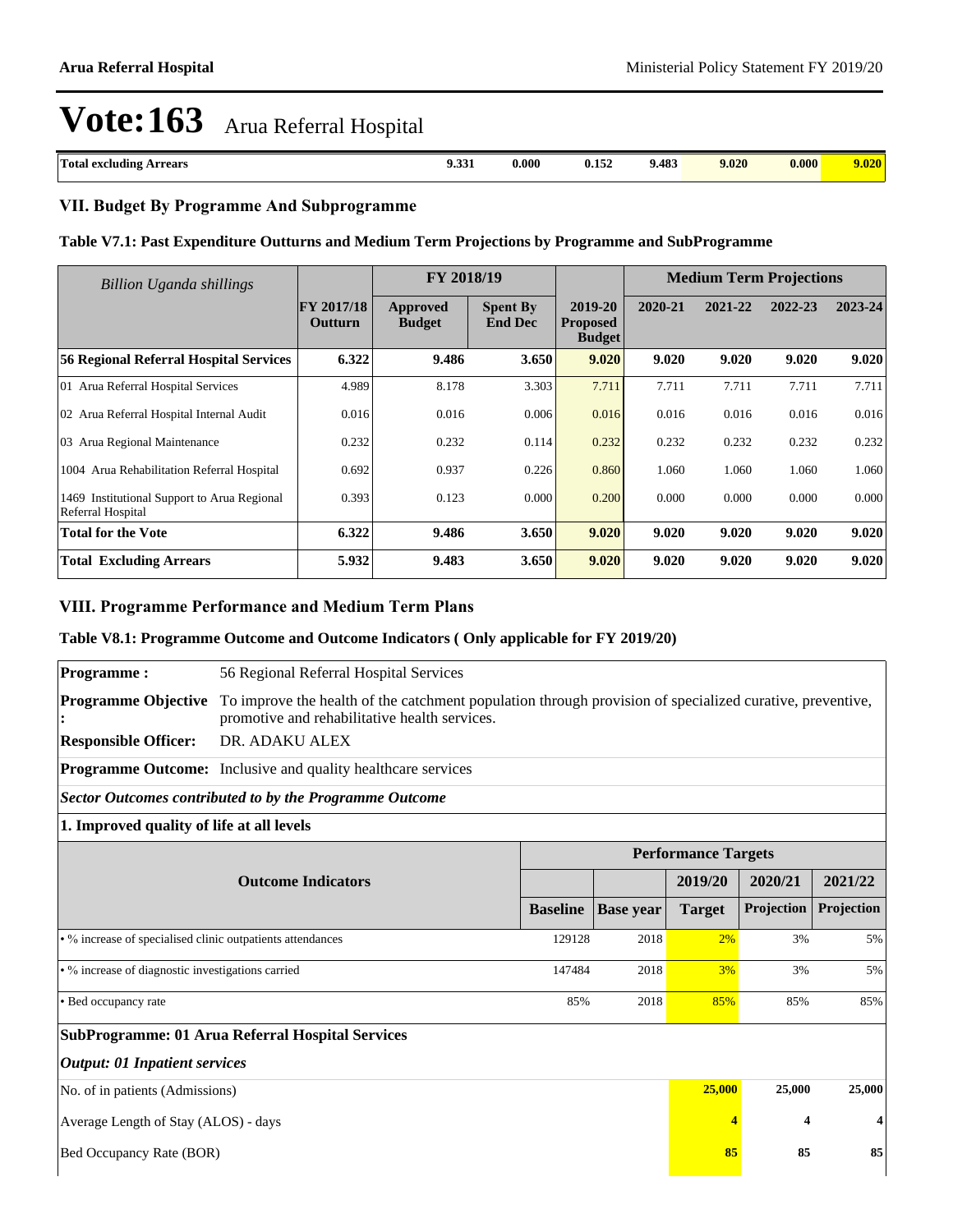| Number of Major Operations (including Ceasarian se                          | 5,500                   | 6,000         | 7,000         |  |  |  |  |
|-----------------------------------------------------------------------------|-------------------------|---------------|---------------|--|--|--|--|
| Referral cases in                                                           | 5,000                   | 6,000         | 7,000         |  |  |  |  |
| <b>Output: 02 Outpatient services</b>                                       |                         |               |               |  |  |  |  |
| Total general outpatients attendance                                        | 10,000                  | 8,000         | 7,000         |  |  |  |  |
| Number of Specialised Clinic Attendances                                    | 150,000                 | 155,000       | 160,000       |  |  |  |  |
| Referral cases in                                                           | 5,000                   | 6,000         | 7,000         |  |  |  |  |
| Output: 03 Medicines and health supplies procured and dispensed             |                         |               |               |  |  |  |  |
| Value of medicines received/dispensed (Ush bn)                              | 1.23                    | 1.45          | 1.5           |  |  |  |  |
| <b>Output: 04 Diagnostic services</b>                                       |                         |               |               |  |  |  |  |
| No. of laboratory tests carried out                                         | 120,000                 | 125,000       | 130,000       |  |  |  |  |
| No. of patient xrays (imaging) taken                                        | 4,000                   | 4,000         | 4,000         |  |  |  |  |
| Number of Ultra Sound Scans                                                 | 8,000                   | 8,500         | 9,000         |  |  |  |  |
| Output: 05 Hospital Management and support services                         |                         |               |               |  |  |  |  |
| Assets register updated on a quarterly basis                                | $\overline{\mathbf{4}}$ | 4             | 4             |  |  |  |  |
| Timely payment of salaries and pensions by the 2                            | 12                      | 12            | 12            |  |  |  |  |
| Timely submission of quarterly financial/activity                           |                         | 4             | 4             |  |  |  |  |
| Output: 06 Prevention and rehabilitation services                           |                         |               |               |  |  |  |  |
| No. of antenatal cases (All attendances)                                    | 16,000                  | 16,000        | 16,000        |  |  |  |  |
| No. of children immunised (All immunizations)                               | 40,000                  | 40,000        | 40,000        |  |  |  |  |
| No. of family planning users attended to (New and Old)                      | 4,000                   | 4,000         | 4,000         |  |  |  |  |
| Number of ANC Visits (All visits)                                           | <b>16,000</b>           | 16,000        | 16,000        |  |  |  |  |
| Percentage of HIV positive pregnant women not on H                          | 0%                      | 0%            |               |  |  |  |  |
| <b>Output: 07 Immunisation services</b>                                     |                         |               |               |  |  |  |  |
| Number of Childhood Vaccinations given (All contac                          | 40,000                  | 40,000        | 40,000        |  |  |  |  |
| SubProgramme: 1004 Arua Rehabilitation Referral Hospital                    |                         |               |               |  |  |  |  |
| Output: 81 Staff houses construction and rehabilitation                     |                         |               |               |  |  |  |  |
| No. of staff houses constructed/rehabilitated                               | 1                       | 1             | 1             |  |  |  |  |
| Cerificates of progress/ Completion                                         |                         | 1             | 1             |  |  |  |  |
| SubProgramme: 1469 Institutional Support to Arua Regional Referral Hospital |                         |               |               |  |  |  |  |
| <b>Output: 85 Purchase of Medical Equipment</b>                             |                         |               |               |  |  |  |  |
| Value of medical equipment procured (Ush Bn)                                | $\cdot$ <sup>2</sup>    | $\mathbf{.1}$ | $\mathbf{.1}$ |  |  |  |  |

### **IX. Major Capital Investments And Changes In Resource Allocation**

**Table 9.1: Major Capital Investment (Capital Purchases outputs over 0.5Billion)**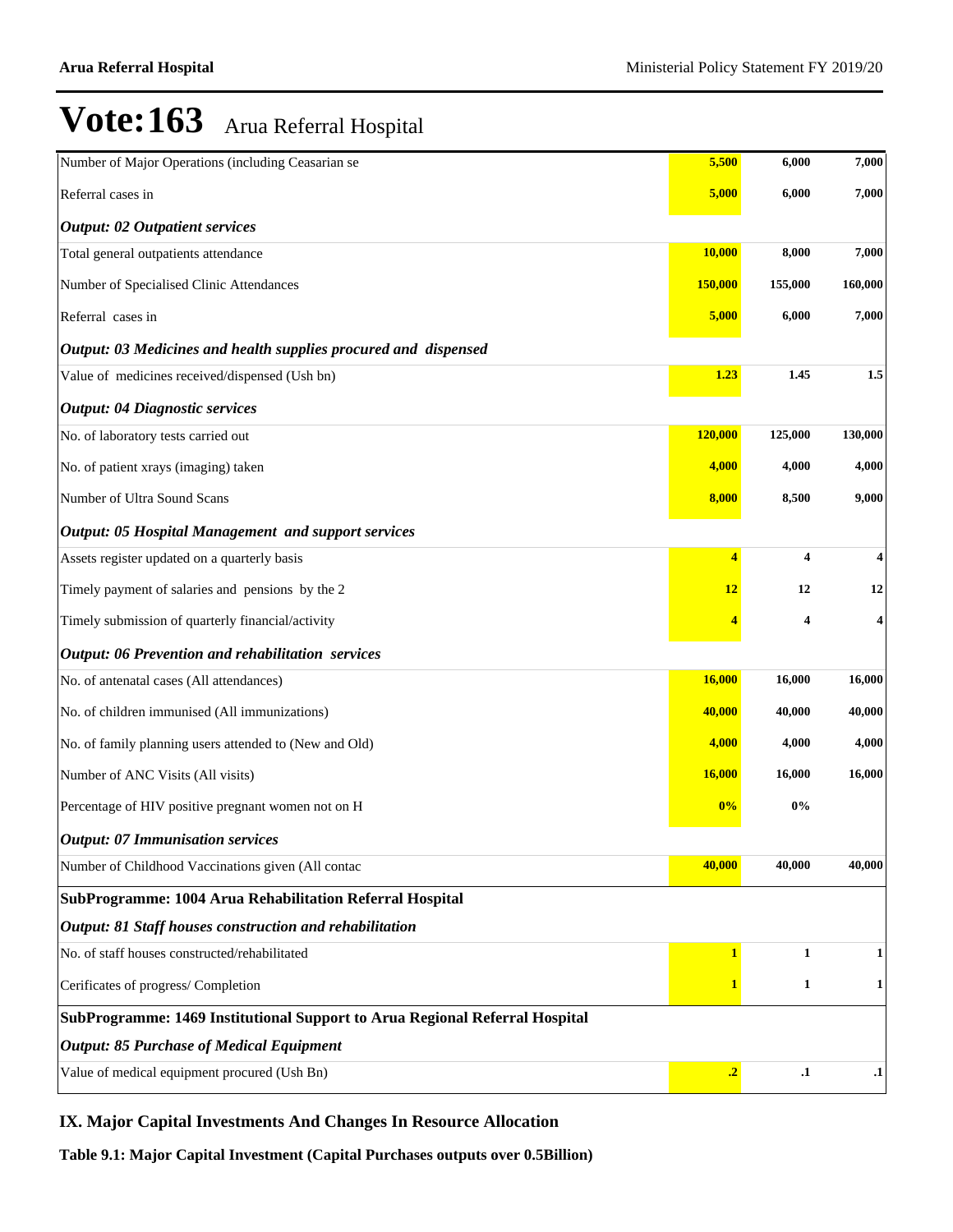| <b>FY 2018/19</b>                                                   | <b>FY 2019/20</b> |                                                                                                                                                                                                                                                           |                                                                                               |  |  |  |  |
|---------------------------------------------------------------------|-------------------|-----------------------------------------------------------------------------------------------------------------------------------------------------------------------------------------------------------------------------------------------------------|-----------------------------------------------------------------------------------------------|--|--|--|--|
| <b>Appr. Budget and Planned Outputs</b>                             |                   | <b>Expenditures and Achievements by</b><br>end Dec                                                                                                                                                                                                        | <b>Proposed Budget and Planned</b><br><b>Outputs</b>                                          |  |  |  |  |
| Vote 163 Arua Referral Hospital                                     |                   |                                                                                                                                                                                                                                                           |                                                                                               |  |  |  |  |
| <b>Program: 08 56 Regional Referral Hospital Services</b>           |                   |                                                                                                                                                                                                                                                           |                                                                                               |  |  |  |  |
| Development Project : 1004 Arua Rehabilitation Referral Hospital    |                   |                                                                                                                                                                                                                                                           |                                                                                               |  |  |  |  |
| Output: 08 56 81 Staff houses construction and rehabilitation       |                   |                                                                                                                                                                                                                                                           |                                                                                               |  |  |  |  |
| The foundation and slab of a 7-Storeyed Staff Housing Unit<br>laid. |                   | Construction site secured, Excavation of the<br>ground done, Works on bringing up the<br>foundation started, 2 Site meeting held,<br>Supervision of works ongoing. First interim<br>certificate payment made and Payment of<br>consultancy services made. | Slab for Floor 1,2,3 $&$ 4 for the Storeyed Staff<br>House Cast by end of the Financial Year. |  |  |  |  |
| <b>Total Output Cost (Ushs Thousand)</b>                            | 800,000           | 226,380                                                                                                                                                                                                                                                   | 860,000                                                                                       |  |  |  |  |
| Gou Dev't:                                                          | 800,000           | 226,380                                                                                                                                                                                                                                                   | 860,000                                                                                       |  |  |  |  |
| Ext Fin:                                                            | $\overline{0}$    | $\Omega$                                                                                                                                                                                                                                                  |                                                                                               |  |  |  |  |
| A.I.A:                                                              | $\boldsymbol{0}$  | $\Omega$                                                                                                                                                                                                                                                  | $\overline{0}$                                                                                |  |  |  |  |

### **X. Vote Challenges and Plans To Improve Performance**

#### **Vote Challenges**

Limited staff accommodation:

Inadequate budget inclusive of medicines and supplies:

Limited medical equipment to match hospital mandate:

High community expectations:

The high number of non nationals seeking services in the hospital (6%of all admissions in mid year (July - Dec 2018 were refugees)

Difficulty in projecting hospital service catchment population due to refugee influx from Sudan and Congo boarder.

inadequate staffing, a number of staff retired and transferred without replacement in the last three years leaving the few with heavy work load.

Manual data collection:

Unstable power supply from the provider (WENRECO) affects the limited budget for fuel and smooth running of activities in the hospital.

#### **Plans to improve Vote Performance**

Increased supervision internally and in the region: Monitoring within the hospital: Supervision of works: Improvement of resource accountability: Enhancement of quality of care provided by staff: Improvement of the working environment and occupational safety: Adherence to procurement regulations.

### **XI Off Budget Support**

#### **Table 11.1 Off-Budget Support by Sub-Programme**

| Billion Uganda Shillings                                  | 2018/19 Approved<br><b>Budget</b> | 2019/20 Draft<br><b>Estimates</b> |
|-----------------------------------------------------------|-----------------------------------|-----------------------------------|
| <b>Programme 0856 Regional Referral Hospital Services</b> | 0.00                              | 3.58                              |
| <b>Recurrent Budget Estimates</b>                         |                                   |                                   |
| 01 Arua Referral Hospital Services                        | 0.00                              | 3.58                              |
| 400-MULTI-LATERAL DEVELOPMENT PARTNERS                    | 0.00                              | 1.81                              |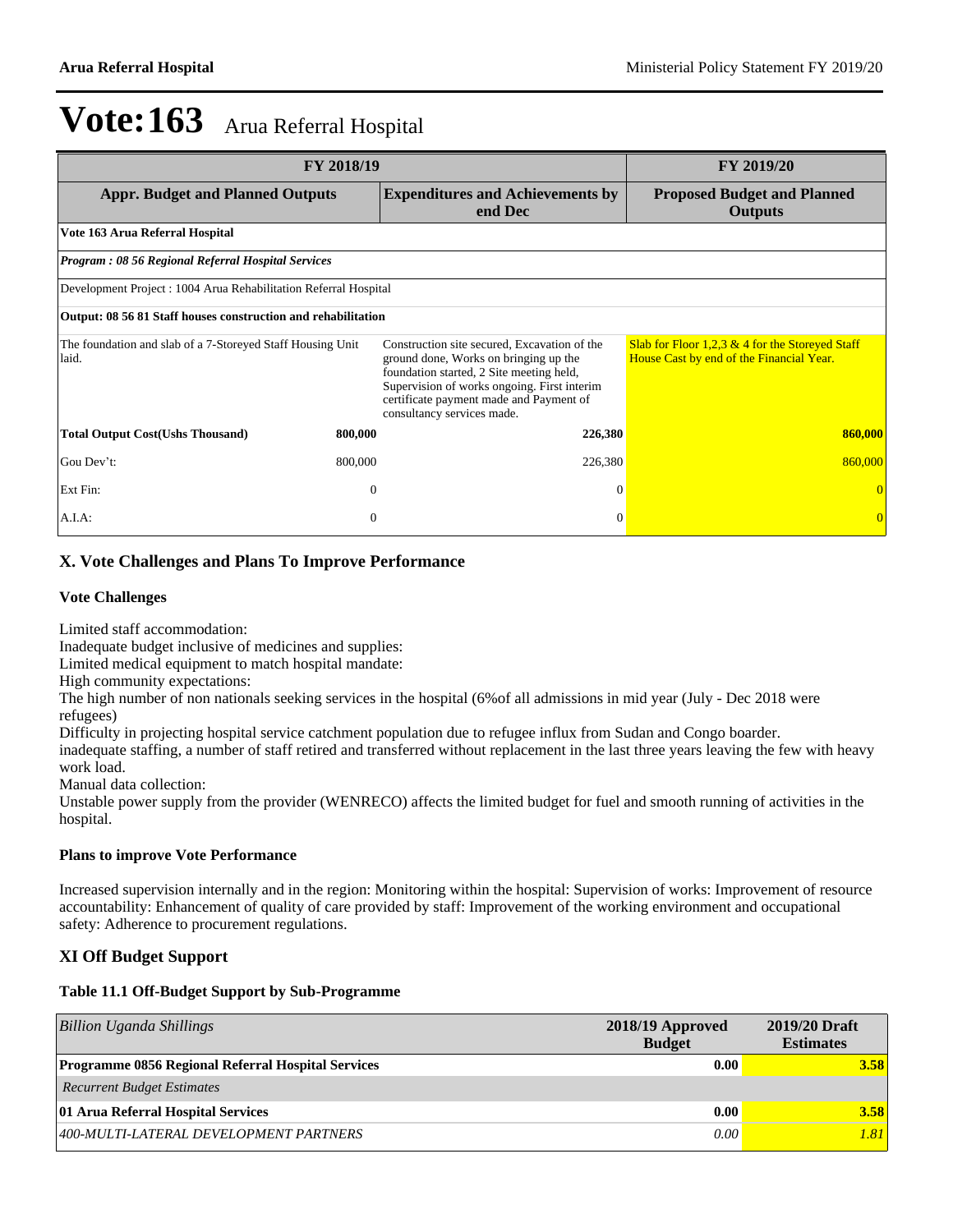| 426-UNICEF            | 0.00 | 9.90 |
|-----------------------|------|------|
| IDI(USAID)            | 0.00 | 0.87 |
| <b>Total for Vote</b> | 0.00 | 3.58 |

## **XII. Vote Cross Cutting Policy And Other Budgetary Issues**

### **Table 12.1: Cross- Cutting Policy Issues**

| <b>Issue Type:</b>                  | <b>HIV/AIDS</b>                                                                                                                                                                                                                                                |
|-------------------------------------|----------------------------------------------------------------------------------------------------------------------------------------------------------------------------------------------------------------------------------------------------------------|
| Objective:                          | To Provide comprehensive HIV/AIDs services.                                                                                                                                                                                                                    |
| <b>Issue of Concern:</b>            | There is still high prevalence of HIV in the community. Low adherence to HAART.                                                                                                                                                                                |
| <b>Planned Interventions:</b>       | Proper patient care for opportunistic infections, early diagnosis, HIV counseling and testing,<br>Antiretroviral treatment, eMTCT, post-exposure prophylaxis. Health education of HIV/AID both in<br>the hospital and community.                               |
| <b>Budget Allocation (Billion):</b> | 0.040                                                                                                                                                                                                                                                          |
| <b>Performance Indicators:</b>      | Total elimination of HIV by Concern to have 90% of the total population tested for HIV, 90% of<br>the positives put into care and 90% Viral suppression.                                                                                                       |
| <b>Issue Type:</b>                  | <b>Gender</b>                                                                                                                                                                                                                                                  |
| Objective:                          | To have equal access to health services despite gender, age and social economic status.                                                                                                                                                                        |
| <b>Issue of Concern:</b>            | Incidents of maternal and neonatal mortality, Undocumented domestic violence cases, Low<br>attendance to family planning, and low male involvement in family planning.                                                                                         |
| <b>Planned Interventions:</b>       | Improved patient care and access, early diagnosis, Cancer screening and treatment, management of<br>victims of sexual violence and other forms of violence against women, immunization of children<br>and girl. Having a vibrant adolescent friendly services. |
| <b>Budget Allocation (Billion):</b> | 0.050                                                                                                                                                                                                                                                          |
| <b>Performance Indicators:</b>      | No of Children Immunised, No. of Family Planning Contacts and male involvement in family<br>planning, Number GBV cases treated.                                                                                                                                |
| <b>Issue Type:</b>                  | <b>Enviroment</b>                                                                                                                                                                                                                                              |
| Objective:                          | To have a clean and safe hospital working environment.                                                                                                                                                                                                         |
| <b>Issue of Concern:</b>            | Facility bases infections and Safe working environment, including concern of staff contracting<br>Nosocomial infections and getting workplace injuries.                                                                                                        |
| <b>Planned Interventions:</b>       | Provision of safe and clean water, Provision of power in the hospital, 5S enforcement, occupational<br>health and safety activities, tree planting on the compound, sewerage management and good waste<br>disposal.                                            |
| <b>Budget Allocation (Billion):</b> | 0.200                                                                                                                                                                                                                                                          |
| <b>Performance Indicators:</b>      | 12 Support Supervision to unit/wards, Monthly Meetings, Regular cleaning of compounds, timely<br>payment of utilities.                                                                                                                                         |

### **XIII. Personnel Information**

### **Table 13.1 Staff Establishment Analysis**

| Title                                  |             | <b>Salary Scale   Number Of Approved Positions  </b> | Number Of Filled Positions |
|----------------------------------------|-------------|------------------------------------------------------|----------------------------|
| Medical Officer Special Grade<br>(ENT) | $U2(Med-1)$ |                                                      |                            |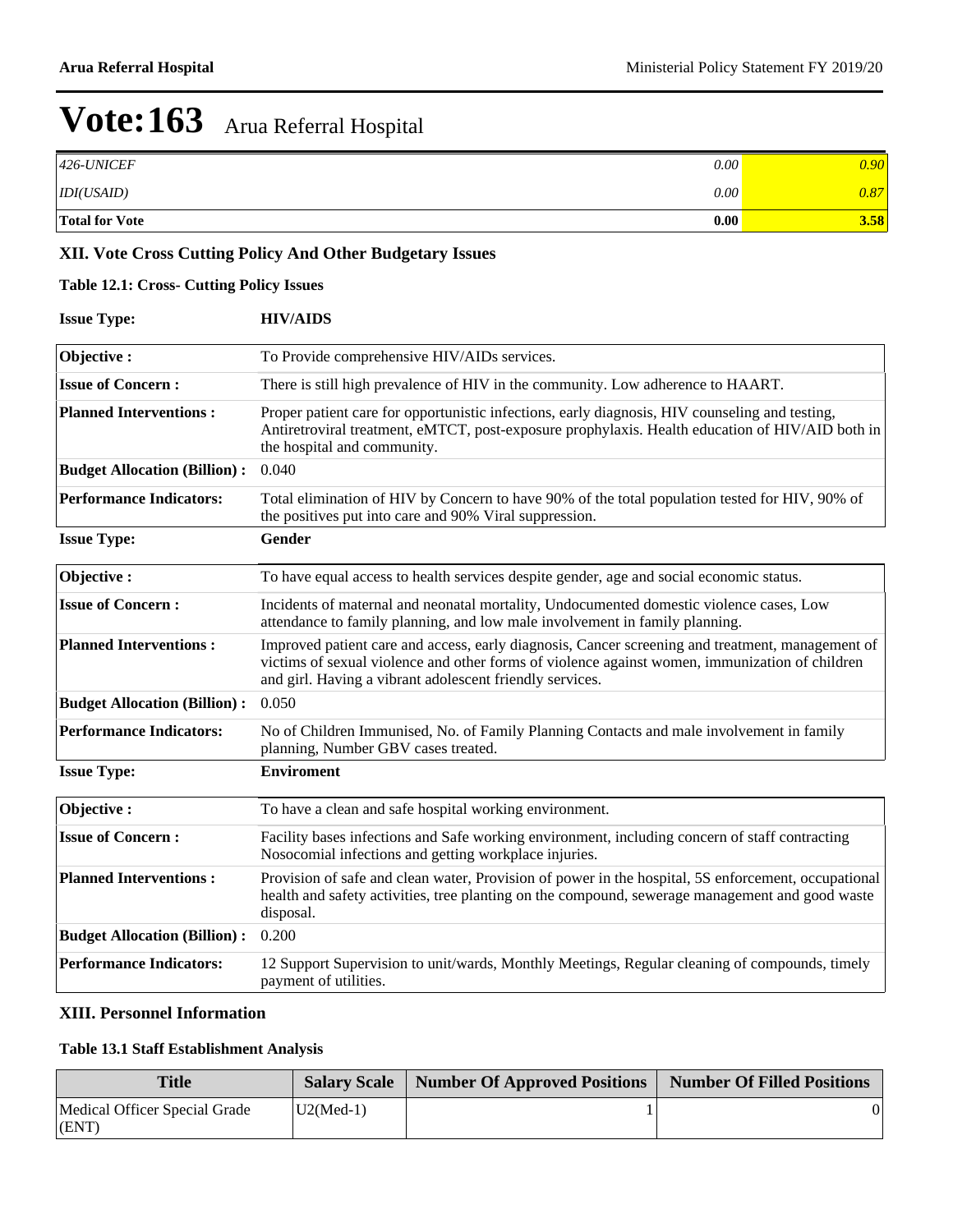| Medical Officer Special Grade<br>(Public Health)           | $U2(Med-1)$    |    | $\mathbf{0}$   |
|------------------------------------------------------------|----------------|----|----------------|
| SEN PRINCIPAL NURSING<br><b>OFFICER</b>                    | $U2(Med-2)$    |    | $\overline{0}$ |
| Medical Officer Special Grade<br>(Opthamology)             | U2U            |    | $\vert$ 0      |
| Medical Officer Special Grade<br>(Psychiatry)              | U2U            |    | $\Omega$       |
| <b>Medical Officer Special</b><br>GradeOrthopaedic Surgeon | U2U            |    | $\theta$       |
| Principal Anaesthetic Officer                              | $U3(Med-2)$    |    | $\Omega$       |
| Principal Orthopaedic Officer                              | $U3(Med-2)$    |    | $\theta$       |
| Senior Dispensor                                           | U <sub>4</sub> |    | $\Omega$       |
| <b>Medical Officers</b>                                    | $U4(Med-1)$    | 10 | 6              |
| Dispensor                                                  | U <sub>5</sub> | 6  | 2              |
| Anaesthetic Officer                                        | U5(SC)         |    |                |
| <b>CLINICAL OFFICER Dermatology</b>                        | U5(SC)         | 3  |                |
| DENTAL TECHNOLOGIST                                        | U5(SC)         |    | $\Omega$       |
| <b>Assistant Medical Records Officer</b>                   | U5L            |    | $\overline{0}$ |
| <b>Theatre Assistant</b>                                   | U6(Med)        |    | 1              |
| <b>ENGINEERINGTECHNICIAN</b>                               | U6U            |    | $\theta$       |
| <b>Enrolled Midwife</b>                                    | U7(Med)        | 20 | 9              |
| <b>Office Attendants</b>                                   | U8             | 2  |                |
|                                                            |                |    |                |

### **Table 13.2 Staff Recruitment Plan**

| Post Title                                       | Salalry<br>Scale | No. Of<br>Approved<br><b>Posts</b> | $No$ Of<br><b>Filled Posts</b> | Vacant<br><b>Posts</b> | No. of Posts<br>Cleared for<br>Filling<br>FY2019/20 | <b>Gross Salary</b><br>Per Month<br>(UGX) | <b>Total Annual</b><br>Salary<br>(UGX) |
|--------------------------------------------------|------------------|------------------------------------|--------------------------------|------------------------|-----------------------------------------------------|-------------------------------------------|----------------------------------------|
| Anaesthetic Officer                              | U5(SC)           | $\overline{2}$                     |                                |                        |                                                     | 1,200,000                                 | 14,400,000                             |
| <b>Assistant Medical Records Officer</b>         | U5L              | $\overline{c}$                     | $\Omega$                       |                        |                                                     | 959,518                                   | 11,514,216                             |
| <b>CLINICAL OFFICER</b><br>Dermatology           | U5(SC)           | 3                                  |                                | 2                      |                                                     | 1,200,000                                 | 14,400,000                             |
| DENTAL TECHNOLOGIST                              | U5(SC)           |                                    | $\Omega$                       |                        |                                                     | 1,200,000                                 | 14,400,000                             |
| Dispensor                                        | U <sub>5</sub>   | 6                                  | $\overline{c}$                 |                        |                                                     | 3,593,348                                 | 43,120,176                             |
| <b>ENGINEERINGTECHNICIAN</b>                     | U6U              |                                    | $\Omega$                       |                        |                                                     | 436,677                                   | 5,240,124                              |
| <b>Enrolled Midwife</b>                          | U7(Med)          | 20                                 | 9                              | 11                     | 11                                                  | 6,744,738                                 | 80,936,856                             |
| Medical Officer Special Grade<br>(Opthamology)   | U2U              |                                    | $\Omega$                       |                        |                                                     | 3,750,000                                 | 45,000,000                             |
| Medical Officer Special Grade<br>(Psychiatry)    | U2U              |                                    | $\Omega$                       |                        |                                                     | 3,750,000                                 | 45,000,000                             |
| Medical Officer Special Grade<br>(ENT)           | $U2(Med-1)$      |                                    | $\Omega$                       |                        |                                                     | 3,750,000                                 | 45,000,000                             |
| Medical Officer Special Grade<br>(Public Health) | $U2(Med-1)$      |                                    | $\Omega$                       |                        |                                                     | 3,750,000                                 | 45,000,000                             |